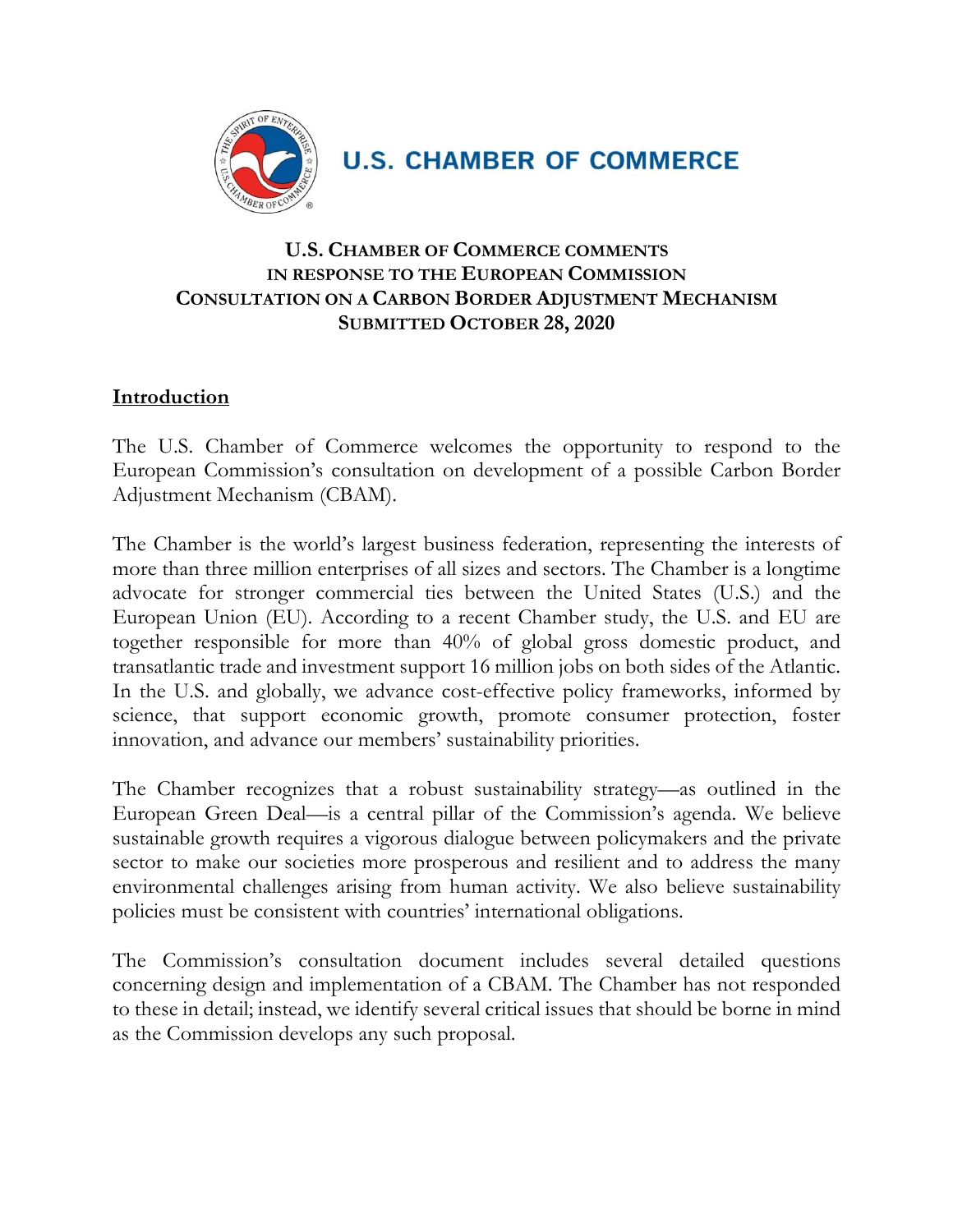# **Principles for an Effective Climate Policy**

The Chamber believes the climate is changing and humans are contributing to these changes. We believe that there is much common ground on which all sides of this discussion could come together to address climate change with policies that are practical, flexible, predictable, and durable. We believe in a policy approach that acknowledges the costs of action and inaction. An effective climate policy should:

- Leverage the power of private enterprise and markets;
- Include regular, thorough and transparent impact assessments;
- Be technology neutral to allow quick uptake of innovative approaches and avoid locking in technologies that may be less efficient;
- Embrace technology and innovation, along with climate mitigation and adaptation;
- Aggressively pursue greater energy efficiency;
- Promote modern climate resilient infrastructure, including infrastructure finance through international markets;
- Oppose market fragmentation measures that reduce the efficiency of global value-chains and risk excluding developing regions from global trade;
- Promote trade in advanced technologies, products, and services via cooperation, public-private partnerships, innovative financing, and capacity building; and
- Encourage international cooperation on development of advanced lower carbon technologies.

# **Principles Governing Consideration of a CBAM**

The Chamber urges the Commission to consider carefully the impact and efficacy of a possible CBAM, and recommend the following principles be top of mind in exploring such a measure.

- A CBAM should be implemented in a manner consistent with WTO rules requiring national treatment and most-favored nation (MFN) treatment. The EU faces an additional challenge squaring a CBAM with obligations it has undertaken in the WTO Agreement to bind its tariffs at today's relatively low levels. Multilateral negotiations should precede establishment of a CBAM, as unilateral moves to exceed these bindings risk triggering a "green trade war."
- A CBAM should be consistent with the letter and intent of the Paris Agreement and the UN Framework Convention on Climate Change. Article III of the UNFCCC states that, "(M)easures taken to combat climate change, including